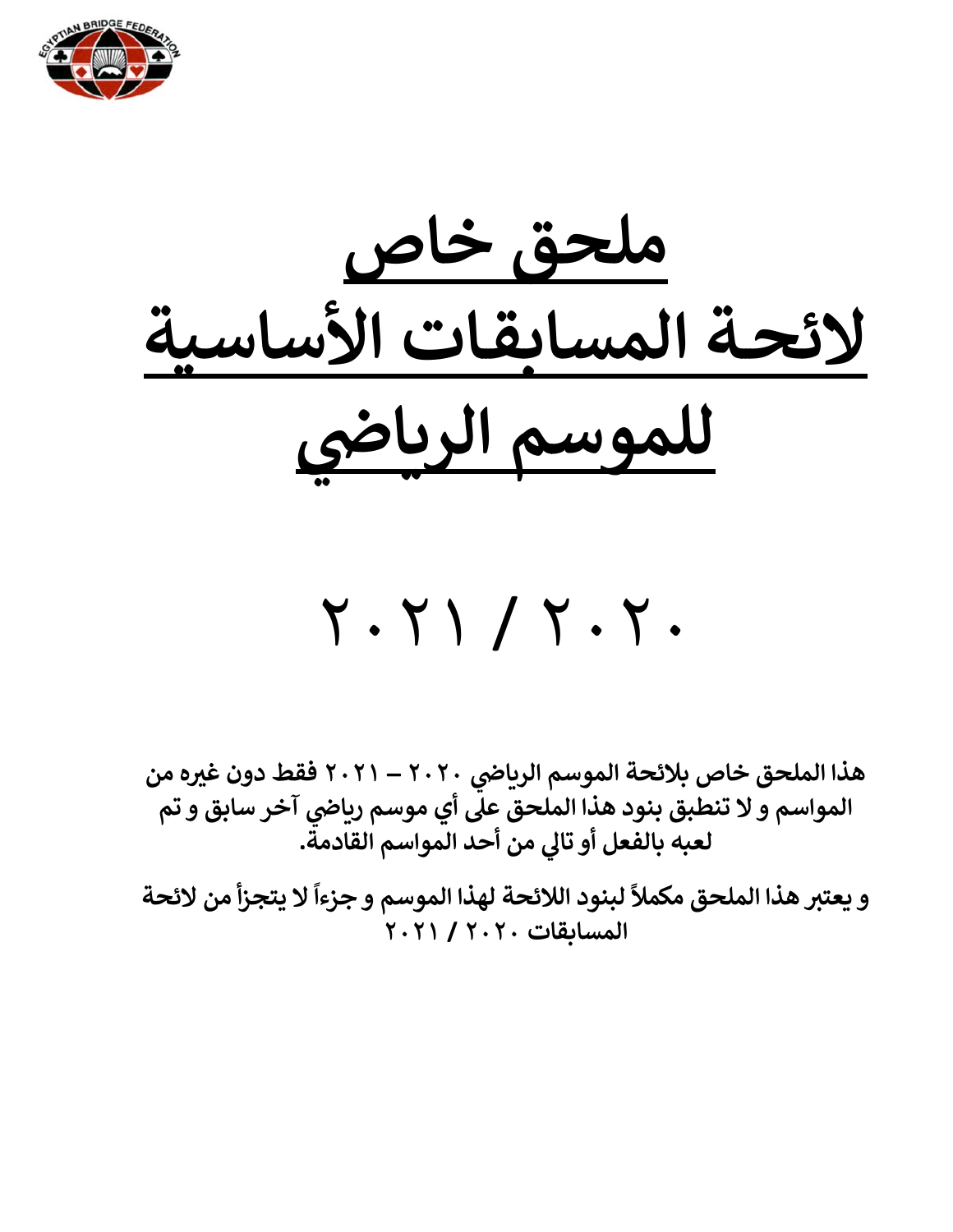

- **مادة (١)** نظام اللعب هو النظام المعمول به على مدار الســـنوات الماضـــية و الوارد في لائحة المســـابقات لهذا الموســـم ᡧ .٢٠٢١ ͭ ٢٠٢٠
- ما**دة (٢)** سـتكون وحدة المباراة عبارة عن ١٦ بورد تُلعب في ١١٢ دقيقة. و سـيتم لعب عدد ثلاث مباريات يوم الجمعة و مباراتين أو ثلاث مباربات يوم السبت طبقاً لجدول الدوري المعلن من قبل لجنة المسابقات.
- مادة <mark>(٣)</mark> يرجى أن تضـع في اعتبارك أن حكم المباراة موجود لمســاعدتك على الاسـتمتاع باللعبة **وليس كل قوانين البريدج** قا**بلة للتطبيق عبر الإنترنت** ، لذا حاول أن تلتزم بقرارات الحكم ، و إذا كنت تريد استئناف حكم الحكم ، سيكون ذلك لرئيس الحكام فقط و الذي سيستمع إلى جميع الأطراف إذا لزم الأمر **وسيكون قراره نهائيًا.**
- ᡧ**مادة (٤)** جميع الفرق ســـتلعب نفس توزيعات الورق في جميع المباريات ، وبالتالي يتعين على جميع اللاعبين أن يكونوا ᡧ أون لاين قبل ١٠ دقائق على الأقل من وقت البدء الرســمي لمنح الحكم الفرصــة لبدء الطاولات وتعيين اللاعبين وفقًا لـ التشكيلة ، يجب أن نعرف أن الحكم ل**ا يمكنه بدء الطاولة** بلاعب غير متصل بالإنترنت ، مما يعنى أنه إذا تأخرت ، فستتأخر أكثر من طاولة وفقًا لذلك ، يرجى مراجعة جدول العقوبات في لائحة التسابق المرفقة " ᡧ ֠
- **مادة (٥)** سيتم إرسال لينك خاصة لكل كابتن يرجى الإحتفاظ بهذة اللينك حيث سيتم إستخدامها في جميع المباريات -ي المركز.<br>وهي عبارة عن نموذج تشــكيل لاين آب عبر الإنترنت و تشــمل جميع المباريات الخاصــة بالنادي في كل مرحلة، و المطلوب هو القᘭام ᗷـــــــــــــــــ ١) إختᘭار رقم المᘘاراة ، ٢) اختᘭار لاعبᘭك من قائمة الأسماء المحددة لفᗫᖁقك و كذلك الإتجاه المُفضل لجلوس (North, South, East or West ) وارسالها عن طريق زر الإرسال. و ذلك بحد أقصى. قبل ٦٠ دقيقة على الأقل من بدء المباراة.
- **مادة (٦)** ســيتم تحديد عدد ٤ ٥ أماكن في محافظتي القاهرة و الإســكندرية و ســيتم الإعلان عنهم في جدول مســابقات ᡧ ᡧ البطولة بحيث يجب أن يتوجه اللاعب إلى أحد هذه الاماكن قبل موعد بدء اللعب بوقت كافي و يكون معه ٍ ᡧ .<br>آ الآداة التي تمكنه من اللعب عبر الإنترنت على موقع الــــ BBO مثل اللاب توب أو التابلت ... الخ و كذلك مصـدراً موسعة سعدة سعدة سعيد المراج وسعد على سعي سعدة سعدة سعيد المساعدة السعيد المساعدة المساعدة سعدة سعدة سعدة سعدة<br>لشحن هذة الآداة لتعمل طيلة اليوم و كذلك مصدراً للإنترنت خاص به و مشحوناً بما يكفي للعب لعدة ساعات، ي .<br>و في كل مكان / نقطة تجمع من هذة الأماكن ســـيتواجد أحد مراقبي المباراة المعينيين من قبل لجنة الحكام أو ᡧالمســــابقات و يقتصرـــــ دورهم على مراقبة اللاعبين و مراقبة أداة اللعب التي يســـتخدمونها فقط و كذلك بعض الأعمال الإدارية و مسـاعدة اللاعبين إذا لزم الأمر ، أما حكام المباريات فسـيكونوا موجودون عبر الإنترنت ( أونلاين الموجود في برنامج التي توجه بن المستوفر العدم العالم بن الموجود في برنامج اللعب.<br>با على موقع ال BBO و يمكن إستدعائهم بزر Call TD الموجود في برنامج اللعب.
- ᡨم**ادة (٧)** إســتخدام التليفون المحمول ( وكل الملحقات التي من الممكن أن تتصـــل بالتليفون أو الإنترنت مثل الســـاعات الذكية ) محظور وقت اللعب و ممنوع تماماً دخول الحمام بالتليفون أو بأياً منها لأي ســـبب و كذلك يحظر فتح شــاشــات غير شــاشــة اللعب أو إســتخدام برامج المحادثات مثل WhatsApp أو Messenger أو ما شــابه أو أي ᡧبرنامج أو شـاشـة أخرى بخلاف شـاشـة برنامج الـــــ BBO وقت اللعب لأي سـبب و إذا قام أحد اللاعبين بمخالفة هذه المادة يتعرض للإستبعاد من المباراة و إلغاء نتيجتها و يتم عرض الأمر على لجنة المسابقات لعمل اللازم.
- **مادة (٨)** في الحالات الطارئة و التي تســـتوجب إســـتخدام الهاتف المحمول يكون ذلك بإذن من مراقب المباراة و تحت ᡧ إشرافه المباشر حتى إنتهاء المكالمة و تكون للأمور الطارئة فقط.
- **مادة (٩)** على جميع اللاعبين الإلتزام بالإجراءات الصــحية و الإحترازات المنصـــوصِ عليها في نهاية هذة اللائحة من حيث ᡧ ۔<br>آ إرتداء الكمامة و التعقيم و التباعد الإجتماعي ... الخ و ممنوع التدخين تماماً داخل أمّاكن اللعب طول الوقت.
- جميع رؤسـاء ͭ كᘘاتن أو مقرري لجان الأندᘌة سـᘭقومون ᗷمᣢ ᢔ نموذج عᣂ الإنᣂ <sup>ᡨ</sup> **مـــــــادة (١٠)** نت ( اونلاين ) ᗷه افة البᘭانات المطلوبة عن لاعبي الفريق ( BBO name ) على ســبيل المثال و يتم إرســـاله قبل موعد بدء البطولة بما لا يقل عن سـبعة أيام حتى يتمكن الحكام و الجهاز الإداري من عمل اللازم نحو تسـجيل اللاعبين و تجهيز نماذج تشـكيل .( Line-up ) الفرق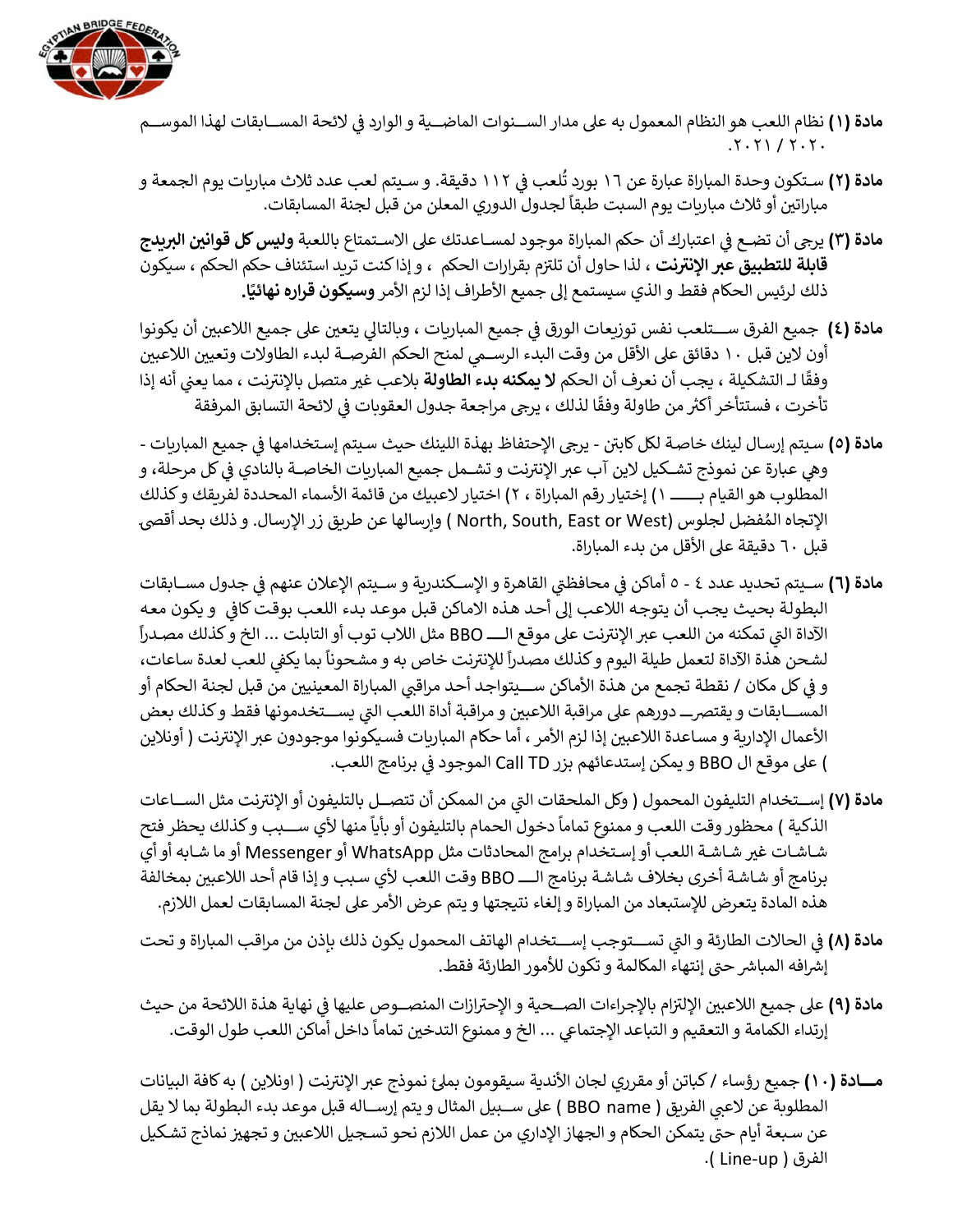

الجوانب الفنية الإضافية للتسابق عبر الإنترنت

## **1. Official Online Language**

English language will be the official language of the online event.

#### **2. Ethics**

The organizing committee is expecting from all bridge players and all the participants to behave in sportsmanlike manner.

It is not accepted by all means any political statements, rude behavior and any unsportsmanlike conduct towards your partner, your opponents, your TD or the officials responsible of running the event.

## **3. Systems, codes and Alert Procedure**

#### **3.1. Alert**

All alertable bids must be pre-alerted (press the alert button before making the bid). Giving an explanation is not compulsory unless it is an extra-ordinary bid.

For example if you are playing forcing NT over major openings (which is very common) alerting should be sufficient (if needed opponents can ask for explanation), but if you are playing 1NT transfer to X, only alerting is not enough. You have to type the explanation before making the bid. We strongly recommend you try to help opponents giving sometimes the simplest of information.

For example, if you are opening  $1$  with  $2+$ . At least the first time you do it, just type "2+" in the explanation box when you make the bid. Only alert your own bids, do not even attempt to explain your partner's bids. Alert explanation space is limited on BBO, if opponents ask for further clarification using private chat respond privately, not on table chat. (Of course, unless opponents asked on table chat), If you are playing an unusual system make sure you pre-alert it before you start bidding the first board, including but not limited to: Variable or weak NT openings, strong  $\clubsuit$  or  $\spadesuit$  systems, 4-card major systems like ACOL, playing unusual honor card leads like Rusinow or low from a doubleton ….

## **3.2. Systems**

- HUM, Browne stickers systems, Forcing Pass Systems, Random Openings, and Encrypted Signals are not allowed all the time.
- Players can't consult their system cards or notes between the start of the auction period until the end of the play. Exception: players may consult their defense notes vs  $2 \cdot \text{multi-opening.}$
- psychic conventional opening bids are forbidden

## **3.3. Codes**

- If you want more information about an opponent's bid, whether or not it was explained, you should send a private message to the opponent who made the bid asking for clarification.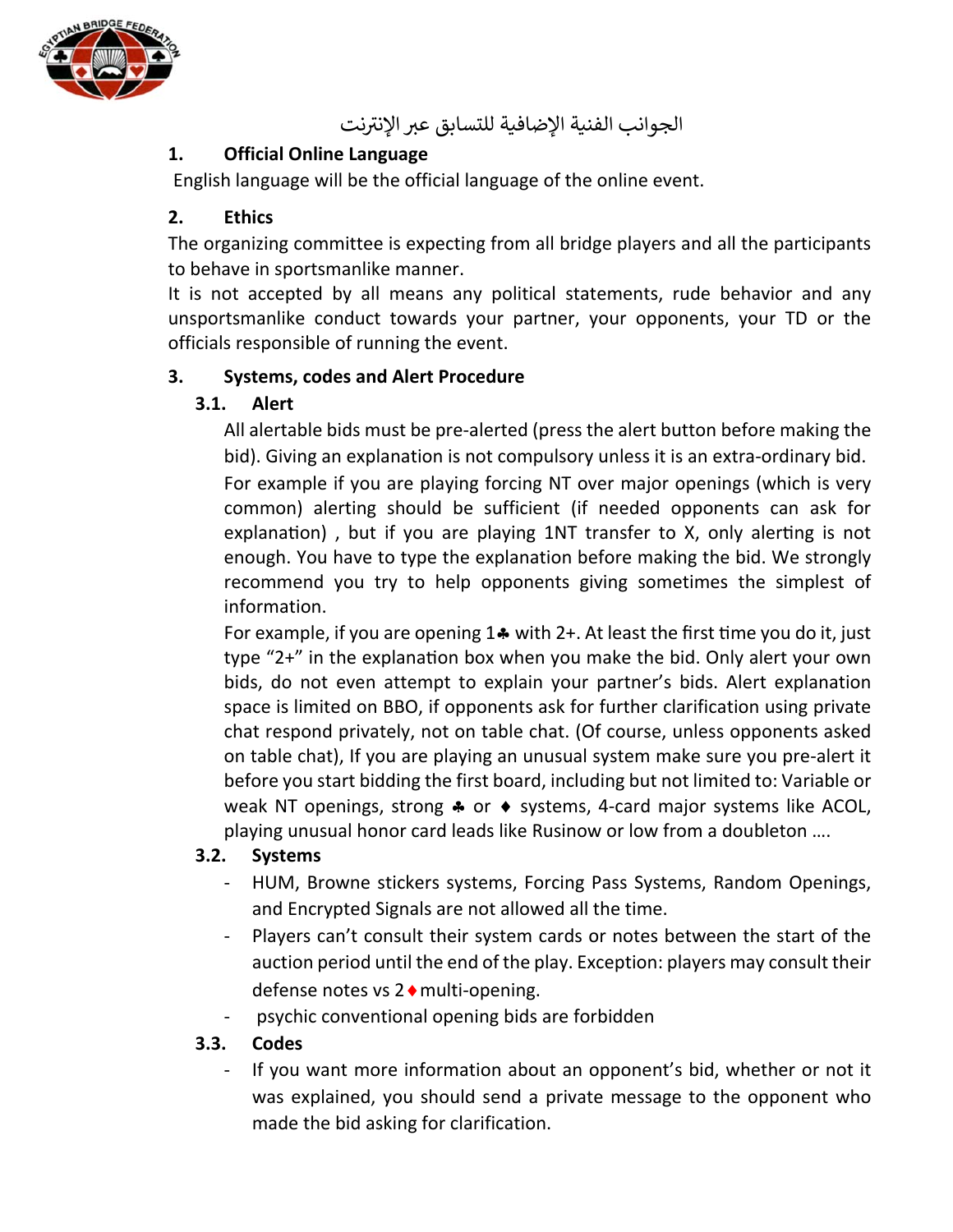

- Requesting information may be made at any time, at the time the bid is made, when the auction concludes, or any time during the play as long as it is a private chat between one opponent and the bidder.
- If players explain bids via chat they should set the recipients to Opponents, not Table, so that only opponents see the explanation, not the partner. But the best way is to explain the bids via the BBO alert mechanism.

#### **4. Line up**

All line-ups are blind and a personal line-up form ( link ) for each team including all the matches will be sent to the team captain to keep the link as it will be used each time , the team captain will choose 1) the match number, 2) pick the players from the given name list and players preferred direction ( North, South, East or West ) and submit it at least 60 min before the match starts.

## **5. Undoes**

Undoes are allowed according to the followings:

- 1. The undo button is activated from the beginning
- 2. Click the undo button to stop the play.
- 3. Call the TD
- 4. No Action from any party will be taken before the arrival of the TD.
- 5. The TD will instruct the opponents whether to accept the undo or not.
- 6. The TD will keep counting the undoes for each player, only 2 undoes are allowed for each player during one session.
- 7. If the opponents accept  $-\overline{before}$  the TD arrival -, play continue. but all parties forfeit their rights for any kind of rectification later on.
- 8. If the opponents don't accept before the TD arrival -, play stops and the TD decide what is to be done.
- 9. The TDs reserve the rights to adjust the score of the board for any unauthorised information might arise from using the undo process.

## **6. Hesitation & Unauthorized information**

Only Long hesitations that are bridge-related require hesitator's partner to consider UI has been passed and act accordingly. However, shorter hesitations that would pass UI in face-to-face events are to be ignored as not bridge related.

## **7. Kibitzers**

Kibitzers will not be allowed in the live playing spots but will be allowed on silent mood online.

## **8. Registration**

A registration form will be available online at the EBF website and EBF Facebook page, fill all the fields of the registration form and submit it.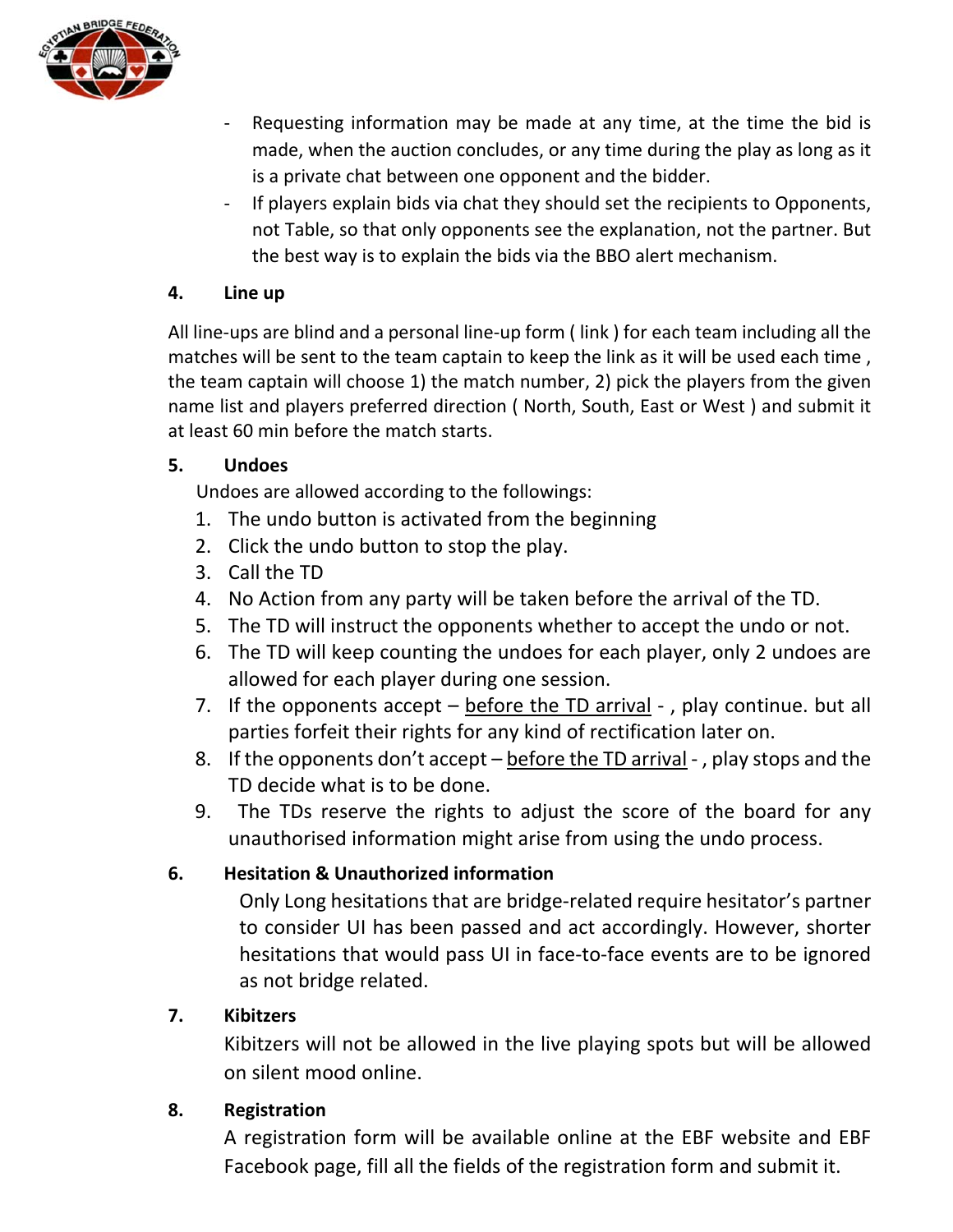

#### **9. Convention cards**

All the participating pairs have to fill an online convention card using the BBO tools shown in this document. Otherwise, any miss explanation will be considered against this pair. Failure to alert  $=$  miss explanation

# **Convention Card**

- Log on to your BBO account
- Click account as shown in the left figure, then...
- Click convention card tab in the tabs shown in your account as shown in the right figure



- You will find several types of convention cards which you can directly use or you can edit it or you can even upload your own convention card
- You have to register you partner in your convention card and then save it and then edit it if needed.
- You can make more than one convention card with more than one partner and save it into your archive.
- Now, your convention card is ready with your partner.
- Once you & your partner are at the table, your convention card will automatically be loaded and will be available to the players and the TDs.